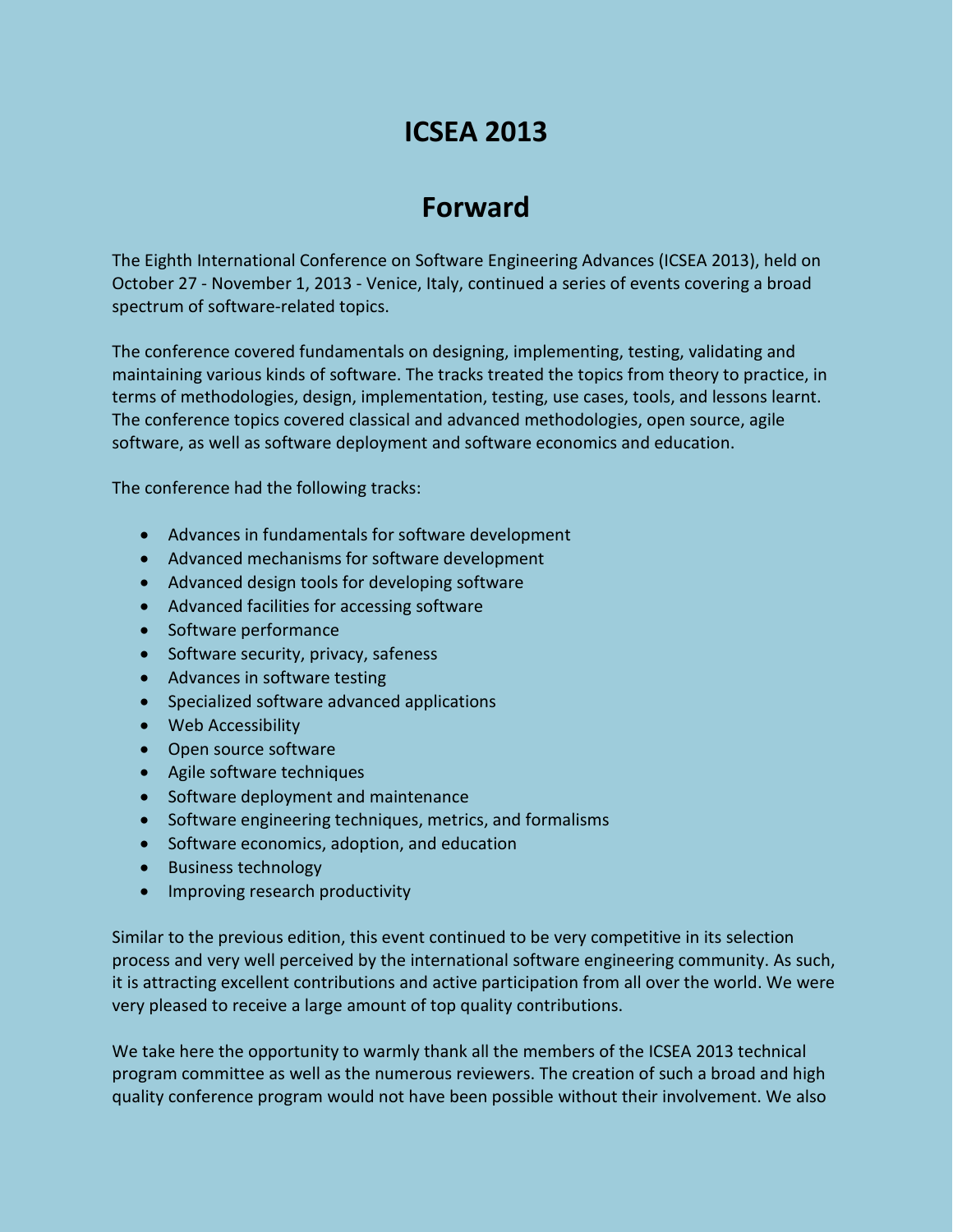kindly thank all the authors that dedicated much of their time and efforts to contribute to the ICSEA 2013. We truly believe that thanks to all these efforts, the final conference program consists of top quality contributions.

This event could also not have been a reality without the support of many individuals, organizations and sponsors. We also gratefully thank the members of the ICSEA 2013 organizing committee for their help in handling the logistics and for their work that is making this professional meeting a success.

We hope the ICSEA 2013 was a successful international forum for the exchange of ideas and results between academia and industry and to promote further progress in software engineering research. We also hope the attendees enjoyed the charm of Venice

## **ICSEA 2013 Chairs**

## **ICSEA Advisory Chairs**

Herwig Mannaert, University of Antwerp, Belgium Jon G. Hall, The Open University - Milton Keynes, UK Mira Kajko-Mattsson, Stockholm University & Royal Institute of Technology, Sweden Luigi Lavazza, Università dell'Insubria - Varese, Italy Roy Oberhauser, Aalen University, Germany Elena Troubitsyna, Åbo Akademi University, Finland Luis Fernandez-Sanz, Universidad de Alcala, Spain Michael Gebhart, Gebhart Quality Analysis (QA) 82, Germany

# **ICSEA 2013 Research Institute Liaison Chairs**

Oleksandr Panchenko, Hasso Plattner Institute for Software Systems Engineering - Potsdam, Germany Teemu Kanstrén, VTT Technical Research Centre of Finland - Oulu, Finland Osamu Takaki, Japan Advanced Institute of Science and Technology (JAIST) – Ishikawa, Japan Georg Buchgeher, Software Competence Center Hagenberg GmbH, Austria

# **ICSEA 2013 Industry/Research Chairs**

Herman Hartmann, University of Groningen, The Netherlands Hongyu Pei Breivold, ABB Corporate Research, Sweden